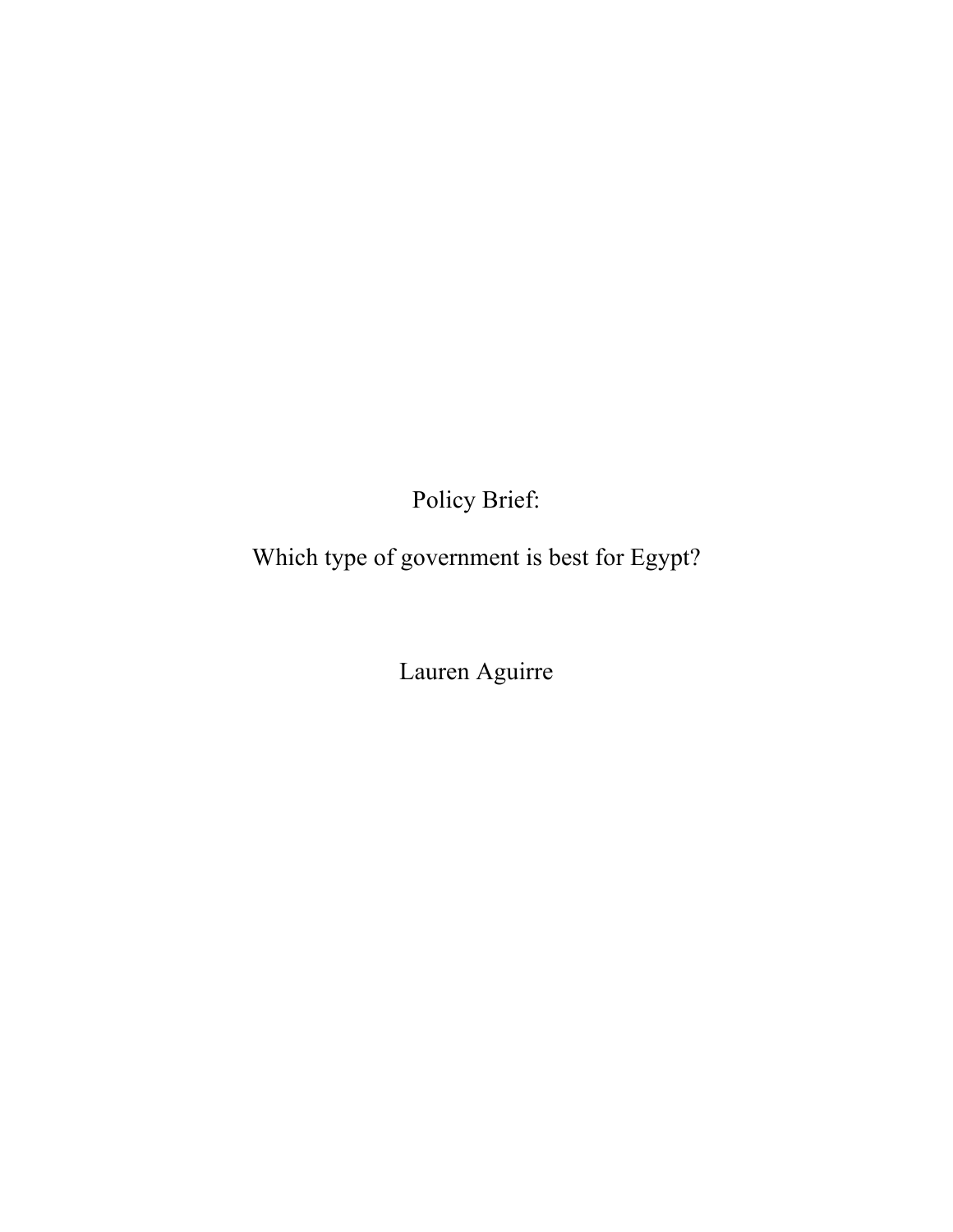### **Executive Summary**

After Egypt's president Hosni Mubarak resigned in February 2011, citizens sought a true democratic regime. However, as of 2012, Freedom House labels Egypt "as an autocracy with contested elections." The purpose of this brief is to recommend a new government system that will insure the emergence and survival of Egypt as a democracy. Because of recent civil liberties violations and tampered elections, Egypt requires many checks and balances within its government. In addition, Egypt also needs an electoral system that insures fair representation and clarity of responsibility. Considering these factors, I recommend that Egypt adopt a unitary president-parliamentary semi-presidential system with a unicameral legislature. The legislature should be elected through a single-member district plurality majoritarian vote. Because the president is not dependent upon a legislative majority, she would be elected through the same system, but on a national scale. Also, the country should have a higher law constitution with a decentralized abstract judicial review. This review can be either a priori or a posteriori. These recommendations will create a long lasting democracy in Egypt.

## **Statement of the Issue**

Egypt is looking for a stable democracy. However, in order to ensure the strength of this new regime, citizens should be able to trust their government fully. While skepticism is necessary in a democracy, the culture cannot be fully entrenched in doubt. The new regime must promote trust and stability because "trust and social interconnectedness are the components of a democratic political culture" (Evans and Letki 2005, 517). Trust is a crucial factor in the survival of a democracy. All regime recommendations must take this into account.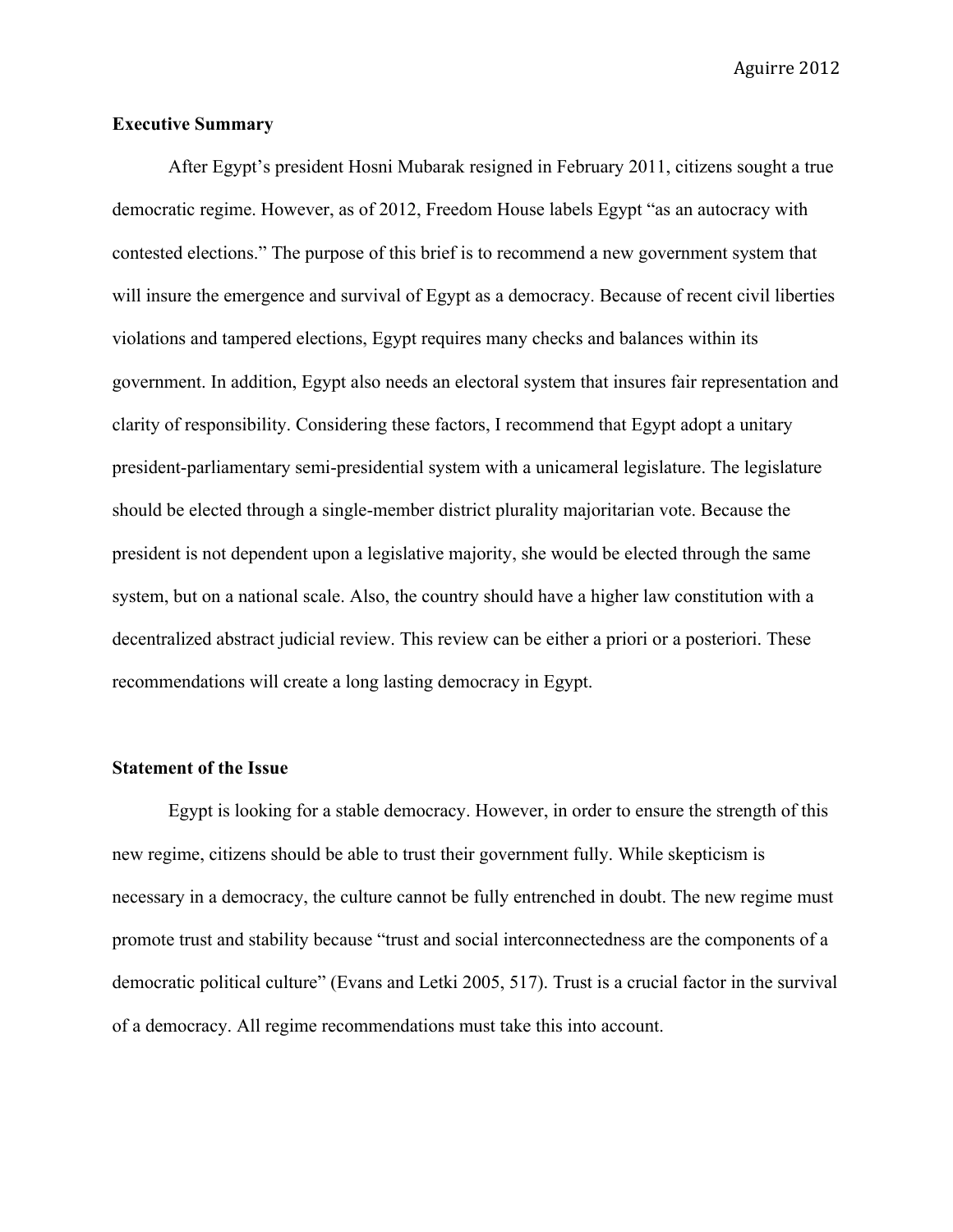#### **Background**

According to the CIA World Factbook, Egypt has a population of around 83.5 million, but its population is not very diverse. The country is 99.6 percent Egyptian and 90 percent are Muslim (Central Intelligence Agency 2012).

On February 11, 2011, President Mubarak "resigned…after 18 days of massive protests against his 30 year reign" (NBC News 2011). Control was then handed over to the Egyptian military. A provisional constitution was passed by referendum March 19, 2011 and was then adopted March 30 (Central Intelligence Agency 2012).

As stated in the CIA World Factbook, on June 14, 2012, Egypt's Supreme Court dissolved the People's Assembly, the lower house in Egypt's bicameral legislature. A lawsuit to dissolve the Advisory Council, the higher house, is still pending (Central Intelligence Agency 2012).

On June 24 of the same year, Mohamed Morsi, a leader of the Muslim Brotherhood, was elected president (New York Times Topics 2012). In November, Morsi created "a presidential edict that gave him unchecked authority...[and] the president's critics charged [this as] as return to autocracy" (New York Times 2012). Protests broke out in response to this edict. However, Morsi felt justified in establishing these new controls because "[the nation] needed to surrender the last checks on his power in order to save democracy from Mubarak-era judges" (New York Times 2012).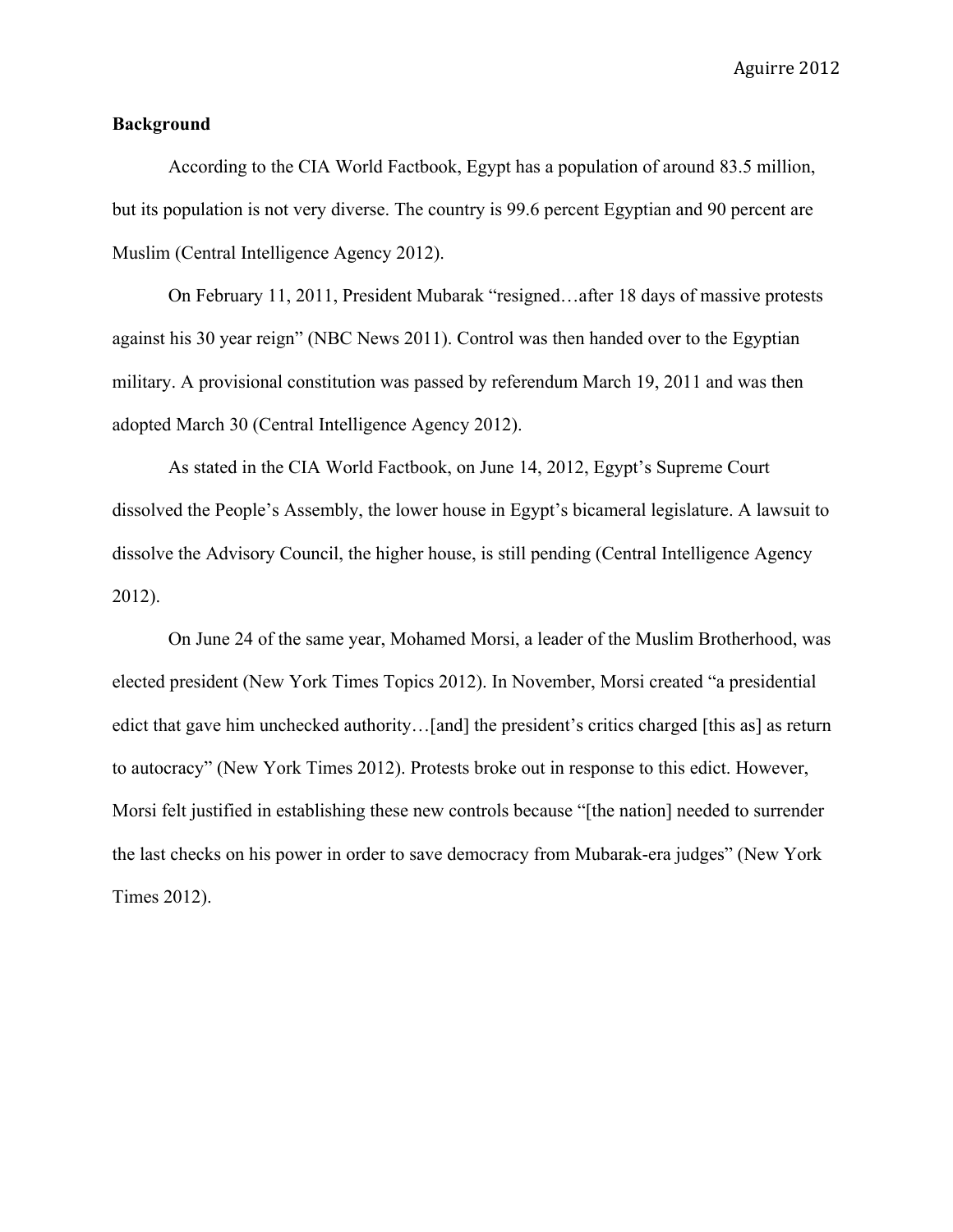### **Recommendations**

In order to successfully establish and maintain a successful democracy in Egypt, the country should keep its unitary system. A unitary system emphasizes "the neat and presumably more efficient organization of power," which creates a smaller central government (Elazar 1997, 243). Egypt needs a smaller central government in order to prevent officials from overstepping their bounds and causing corruption, as when Mubarak tampered with election results (BBC News Africa 2012). The less power held by the central government, the better. Also, because the central government has less power, and is therefore less capable of corruption and abuse, the citizens have more reason to trust it. While a federal system more effectively encourages the dispersion of power, Egypt's homogenous ethnic structure does not structurally support a federalist system (Elazar 1997, 243). A unitary system is the best alterative for Egypt.

In addition, a president-parliamentary semi-presidential system will encourage the longevity of Egypt's democracy. Only 12.5% of mixed systems involve an interrupted democracy, but this statistic is higher within parliamentary and presidential systems, with 28% and 52%, respectively (Fink-Hafner and Hafner-Fink 2009, 1605). A mixed system also allows for more checks and balances within the government, especially the executive branch. Either the legislature or the president can dissolve the government. This also contributes to the stability of the democracy. The threat of disbandment forces the government to be more responsive to both the president and the legislature. It also insures that the government will help to pass policies that the legislature and the president favor. Because the legislature and the president are both elected, the voice of the people is assured importance. This, in turn, encourages trust in the government. Also, executive power is divided between the prime minister and the president. In France, during periods of cohabitation, the prime minister has "dominated domestic lawmaking," while the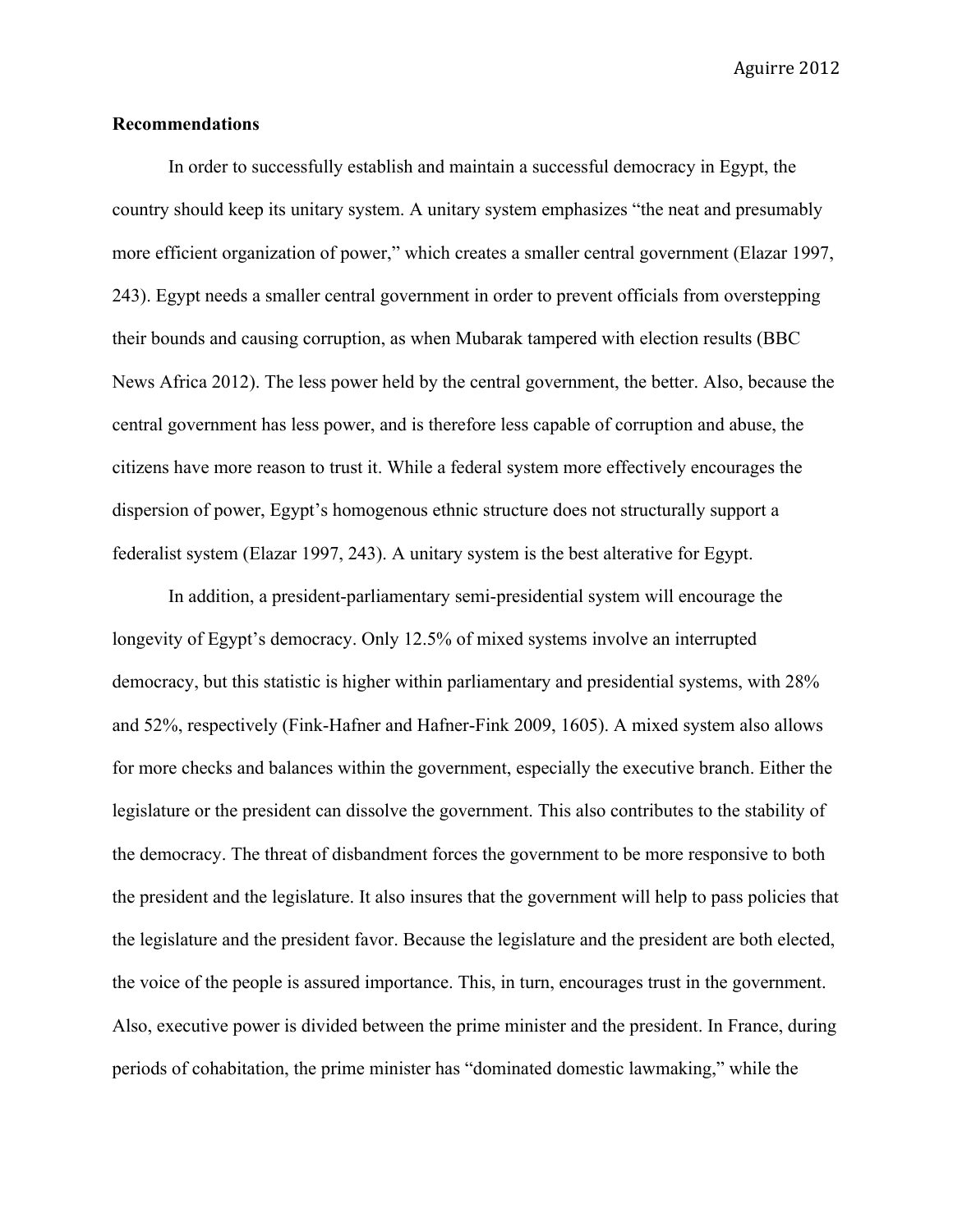president has more control over foreign and defense policy (Martinez 2006, 2480). Although cohabitation is less likely to occur in Egypt because of the dominance of the Muslim Brotherhood, this division of power would be beneficial in maintaining a balance of power. Because recent leaders of Egypt have been prone to corruption, concentrating all executive power in one office is not an ideal situation. Distributing these powers also creates trust within the citizens. The dispersion of power allowed within the executive branch in a presidentparliamentary semi-presidential system offers a counterweight to the proposed unitary system.

The adoption of a unicameral legislature in Egypt is preferable adopting a bicameral legislature. Given the country's homogenous ethnic and religious make up, the composition of both bicameral houses would be congruent (Central Intelligence Agency 2012). Also, the establishment of an asymmetric bicameralism would not lend to the fair distribution of power. A congruent and symmetric bicameral system creates "a second house to 'rehash' the work of a first, [which] is slow, wasteful, [and] ineffective" (Mather 1946, 237). Also, a unicameral system promotes clarity of responsibility and gives "direct responsibility to the voters" to reward or punish the elected legislature (Mather 1946, 238). Clarity of responsibility is especially important in establishing trust between constituents and elected officials.

In order to elect the unicameral legislature and the president, votes should be cast through a single-member district plurality majoritarian electoral system. This electoral system is simple and easy to understand, which allows smoother implementation. Also, a SMDP majoritarian electoral system creates more clarity of responsibility. When there is a higher level of clarity of responsibility, there is less corruption within the system (Tavits 2007, 227). Less corruption also increases trust in government. While a proportional system insures "less deformation of electoral results," proportionality not necessary if low levels of corruption are established within the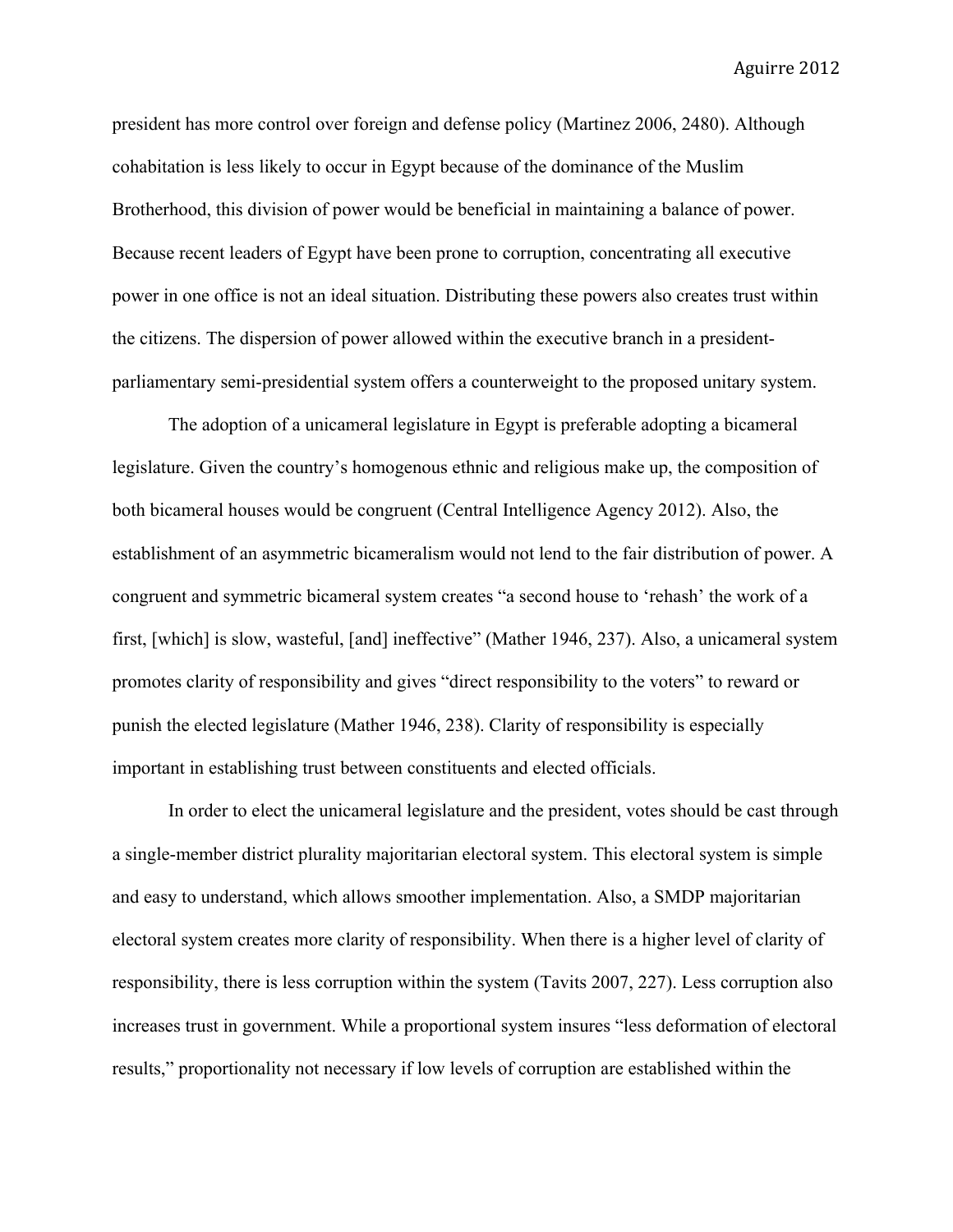electoral system (Fink-Hafner and Hafner-Fink 2009, 1606). Essentially, the recommended electoral system will reduce corruption already present within Egypt's electoral system. Also, with the lower levels of corruption, the citizens have more reason to trust their representatives, and by extension, the state.

To protect the civil liberties of Egypt's citizens, a higher law constitution should be implemented. Also, the inclusion of a bill of rights can produce social change. According to Donnelly, "gradual social change is influenced by law," and can lead to the creation of civil rights (Donnelly 2006, 41). The creation and protection of civil rights would help to create more trust between the government and its citizens. A higher law constitution is a better alternative to a legislative supremacy constitution because a legislative supremacy constitution does not require the government to protect the rights of its citizens. Additionally, while the entrenchment of the constitution creates an obstacle to amending it, entrenchment also provides stability and promotes longevity of the constitution. Furthermore, entrenchment prevents drastic change to the constitution. If a constitution is unentrenched, it becomes much easier to add more dictatorial tendencies to the executive branch. Because entrenchment requires a separate – and sometimes more rigorous – process, it also insures that the will of the people is represented. If the will of the people is represented properly and fully, more trust in the state can be developed.

Another element of the higher law constitution is judicial review. Egypt should establish decentralized abstract judicial review, which can be either a priori or a posteriori. This suggestion allows easy refutation of future and current laws within all courts around the country. Decentralized judicial review promotes stability of the democracy. If citizens can calmly present their grievances to local courts, there is no need to riot for a change in government. When courts enforce the constitution, the "confidence of citizens in the courts and their willingness to bring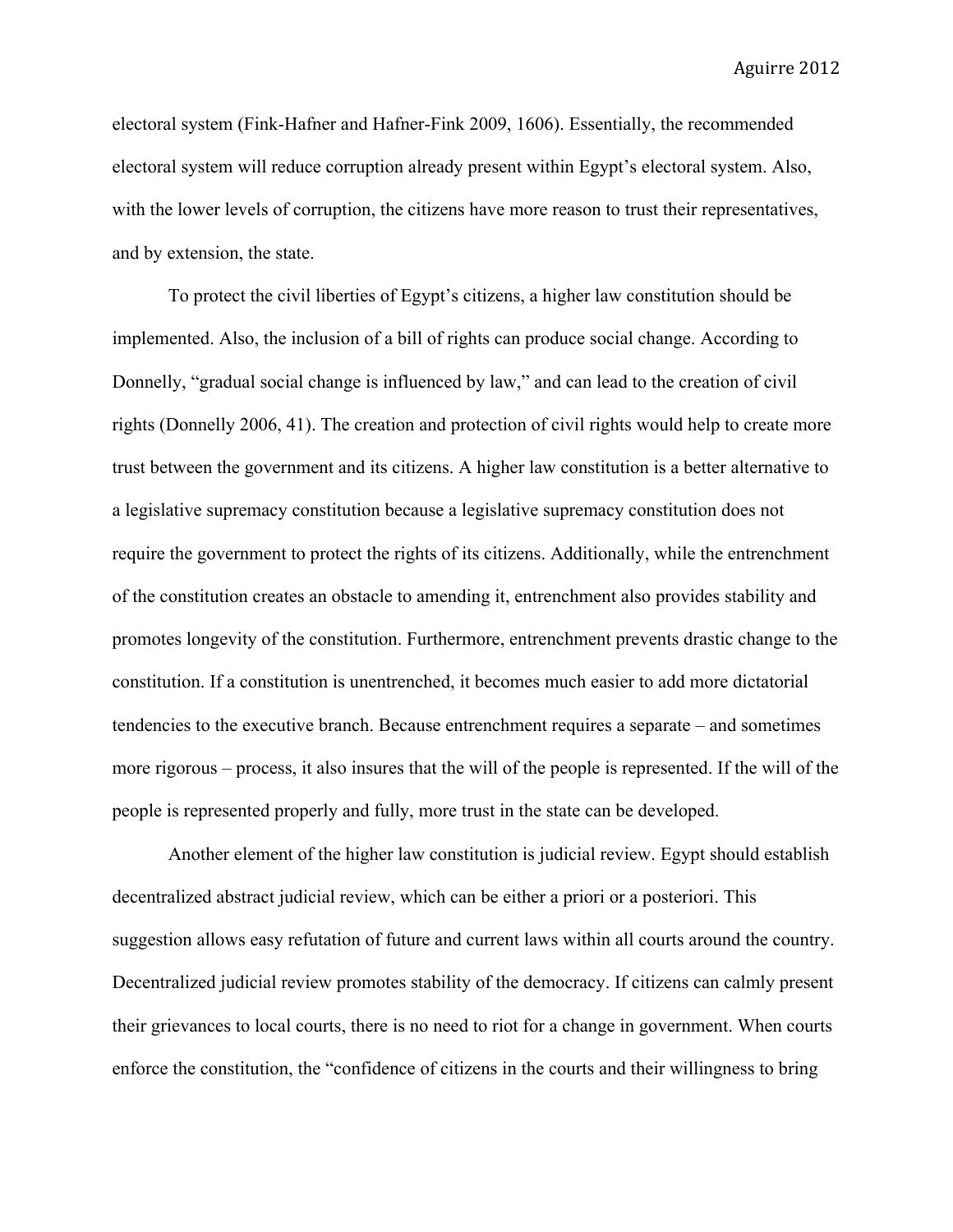their disputes to court should increase" (Donnelly 2006, 44). Mass protests are no longer needed to refute problematic laws or treaties. Instead, there is a peaceful and orderly process to effect change. The availability of the courts also supports the prosperity and longevity of Egypt as a democratic country. An important internal factor that supports a democracy is the existence of "a free and lively civil society...that participates in public policy" (Fink-Hafner and Hafner-Fink 2009, 1605). Decentralized judicial review promotes participation in public policy through easy access to the courts. In a centralized judicial review system, there is only one court that hears grievances against laws. This severely limits the people's ability to bring their complaints to the court and inhibits the creation of a free civil society. Overall, a higher law constitution preserves and protects the rights of the people while establishing trust in the state, both through existing laws and through the ability to refute laws in the courts.

While all of these institutions are the best choices for Egypt individually, they also combine to form an effective and stable democracy. The president-parliamentary semipresidential system compensates for the unitary system's lack of power dispersion. The unicameral legislature and the single-member district plurality majoritarian electoral system compliment each other by working to create clarity of responsibility. A higher law constitution and decentralized judicial review both insure the protection of civil liberties and the longevity of Egypt as a democratic country. While these balances and counterbalances are beneficial, the checks and balances of power between the different branches of government also help to create a stable and long-lasting and trusted democracy in Egypt.

Most recently, Egypt's president, Mohamed Morsi, created an edict that gave him unchecked power in order to combat Mubarak-era judges (New York Times 2012). This caused an uprising within the Egyptian population. Because of this situation, emergency powers should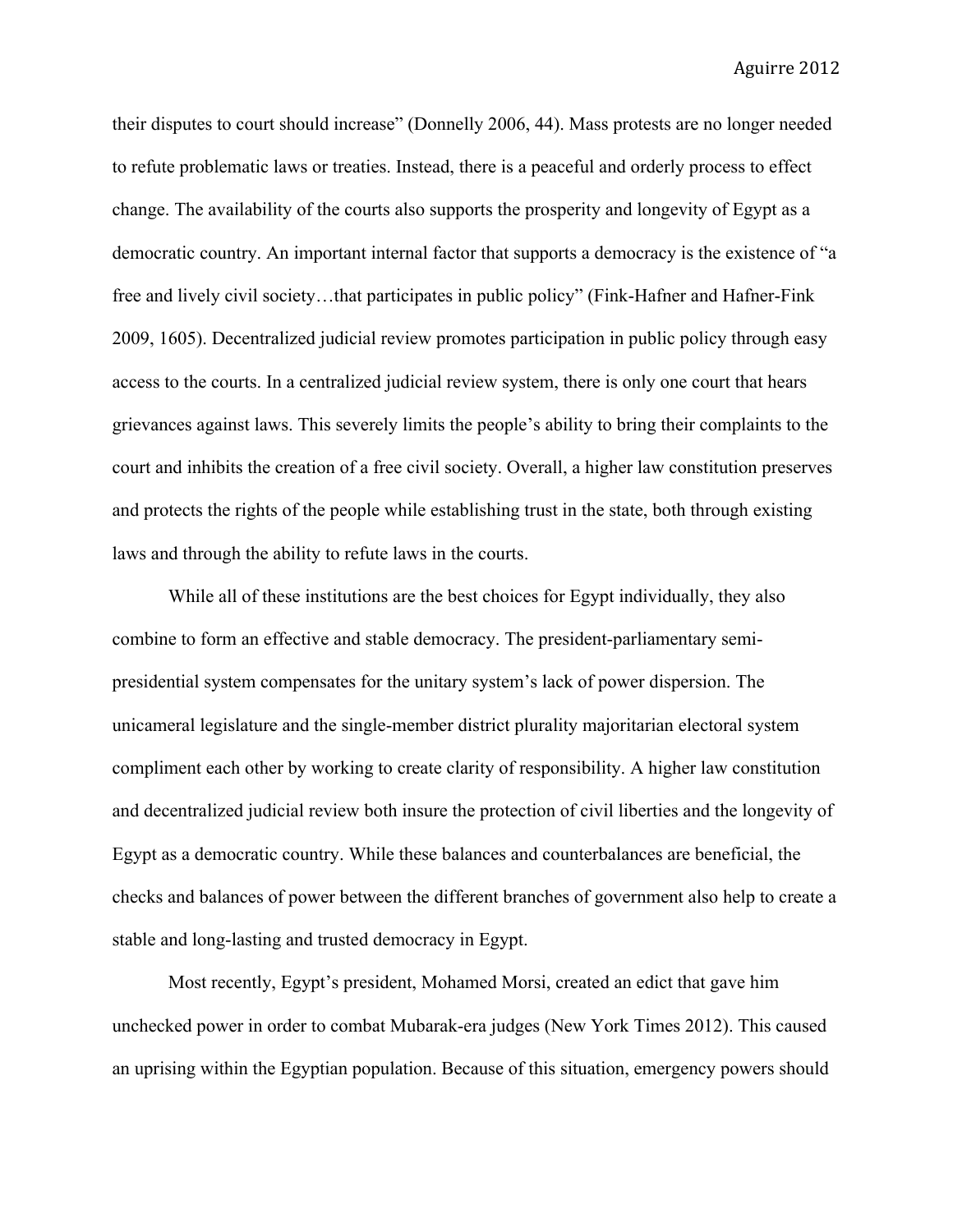also be subject to checks and balances. In France's semi-presidential system, emergency powers "are limited insofar as they 'must stem from the desire to provide the constitutional public authorities, in the shortest possible time, with the means to carry out their duties'" (Martinez 2006, 2497). Still, other branches of government maintain their powers. Parliament still convenes and cannot "be dissolved during the exercise of the emergency powers" (Martinez 2006, 2497). Also, "'[t]he Constitutional Council shall be consulted with regard to such measures'" (Martinez 2006, 2497). With the adoption of all of the recommended institutions, these checks and balances will also exist within Egypt's branches of government. If these types of checks had already been in place, the Egyptian Supreme Court would not have been able to dissolve the People's Assembly (Central Intelligence Agency 2012). In addition, because of the Mubarak-era judges, Morsi might not have been able to fully enact his edict. Because of the decentralized judicial review suggested in this brief and the dispersion of power created by the president-parliamentary semi-presidential system, there would be more chances of refuting Morsi's edict. These checks and balances assure the citizens that even in desperate times, their state can still be trusted.

Considering the types of institutions recommended, Egypt would have many checks and balances within its branches of government that establish trust in its citizens. Decentralized judicial review would allow anyone to refute possible unconstitutional laws passed by the legislature. A higher law constitution insures that the citizens' rights are protected. Judicial review can also be used to refute laws that could infringe upon these rights. The unitary system keeps the central government small and efficient, while the president-parliamentary semipresidential system disperses power throughout the executive branch. The executive branch is held back by its smaller power, but is also held accountable to the citizens and the legislature. The prime minister depends upon a legislative majority to stay in power, as well as presidential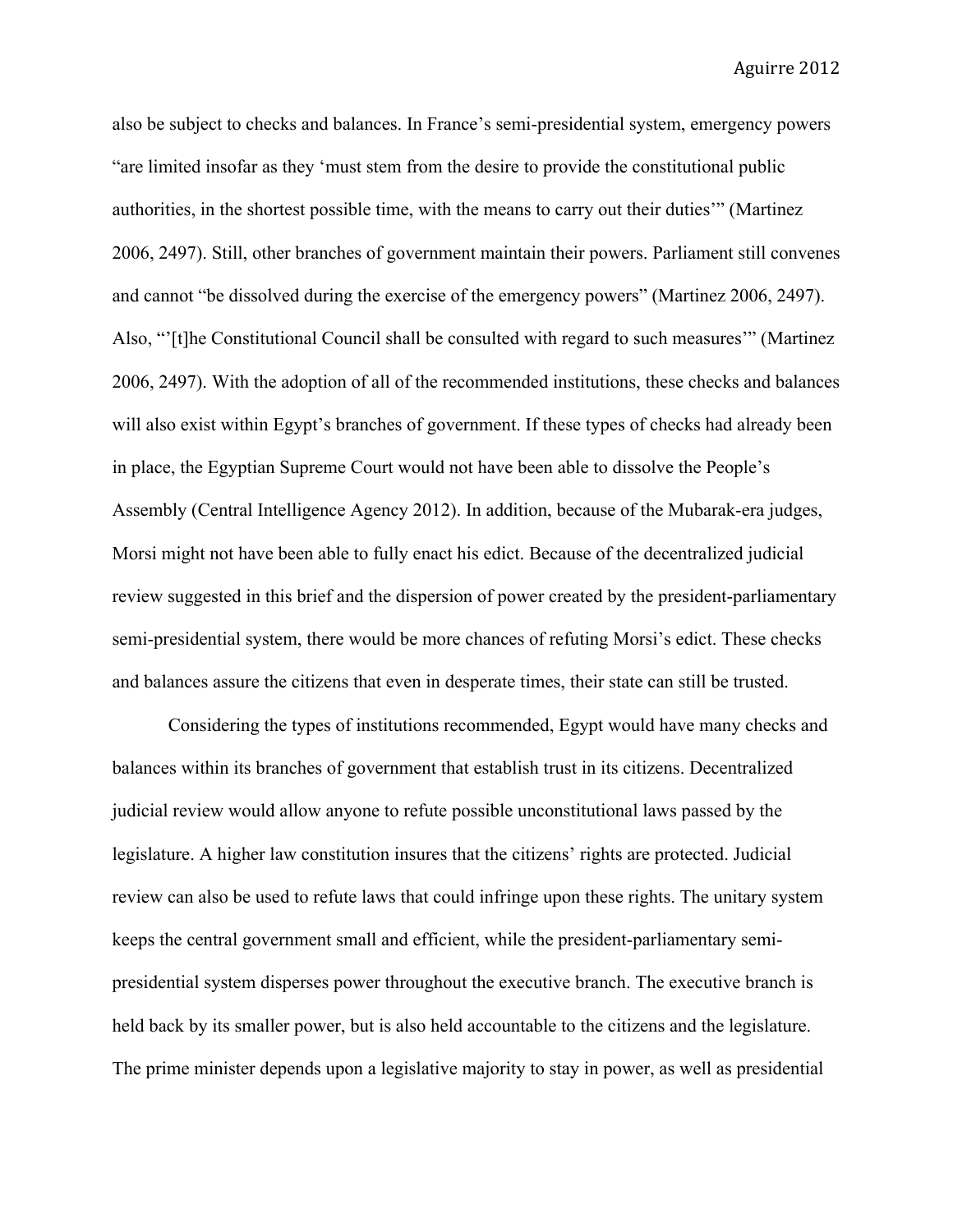support. The SMDP majoritarian electoral system establishes clarity of responsibility and ensures that the citizens hold the legislature and the president accountable. All of these institutions combined form a stable democracy with a high longevity, fulfilling Egypt's needs during its transition from authoritarian rule.

# **Conclusion**

In order for Egypt to become a democracy, the people must trust the new government system. Every institutional choice reflects this idea. The citizens will always play an integral role in the strength of their state government. Although some level of skepticism is necessary in maintaining a democracy, citizens must always trust the government's institutions, even if the current leaders of these institutions are betraying the institutions' true purpose. Even if corruption is found within the country's rulers, the state government system in its entirety must always be trusted implicitly. The rules and laws are the high standard that government officials must always uphold in order to maintain the citizens' trust. This trust must be the first objective of any ruler and must always be maintained. Without the citizens' full support, a new democracy does not have a chance at survival.